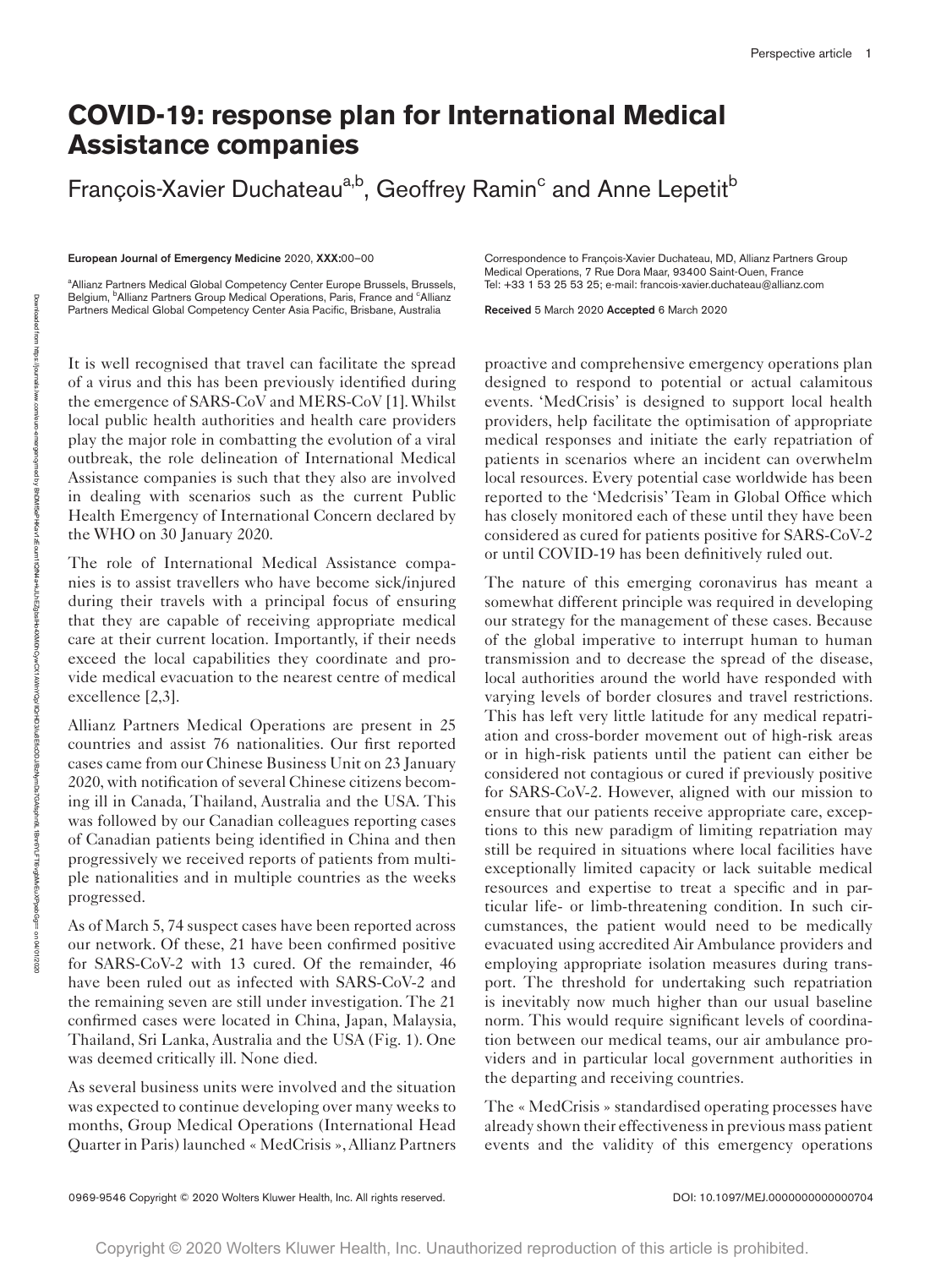

Location of COVID+ cases (as per March 5, 2020).

plan is regularly challenged through debriefs after each activation as well as tested through regular emergency response exercises [4]. Nevertheless, its core principal will always be the return of victims to their country of origin as early as possible after a calamitous event. This is because such events cause significant emotional distress for both patients and their families and even in countries with high-quality medical capabilities can quickly overwhelm local medical resources. For COVID-19 the key strategy of Public Health Authorities has been and continues at the time of writing to be containment, and as such we foresee having to deal with the medical, psychological and social aspects of this new repatriation paradigm for some time yet.

It should be noted that International Medical Assistance companies have significant expertise in regards to issues such as the spread of infectious agents, especially multidrug-resistant bacteria, during international inter-hospital air transport [5]. They have also had significant experience in the management of emerging novel coronaviruses such as SARS-COV and MERS-CoV. They are well placed during an epidemic/pandemic to liaise with local health care providers and public health authorities, with patients and their families and with other levels of Government as well as being able to monitor new developments and updates from the WHO and other government and non-government organisations in relation to global objectives, case definitions, containment rules and travel restrictions. This requires constant adjustment of our emergency operations processes and plans as well as comprehensive, clear and daily communication with our teams across the world and our many related stakeholders. Finally, it should be remembered that our usual non-COVID-19 operations continue with large numbers of patients getting sick/injured on a daily basis across every continent on the globe. Many of these patients would normally be transferred home after an initial period of stabilisation locally and many would continue their treatment in their home country. The majority would normally be able to return home on commercial flights with appropriate levels of support in place. Current constraints mean that patients in areas considered at high risk of SARS-CoV-2 transmission may find themselves unable to leave quarantine zones. It should also be noted that hospitals across the world are gearing up to manage an expected influx of COVID-19 cases and if true pandemic levels are reached, availability of hospital beds may become a critical issue.

In conclusion, the nature of international medical assistance is that we have to deal with expensive and complicated logistics but more importantly we have to manage medical risk for each patient with the intent of ensuring an optimal medical outcome. To achieve this our teams require very specific skills which include extensive knowledge of the international medical environment, experience in retrieval medicine, critical care and travel medicine as well as an understanding of the principles of aviation medicine and a capacity to navigate the interface between geopolitics and medicine. Whilst SARS-CoV-2 is a new virus this is not a new challenge.

## **Acknowledgements Conflicts of interest**

There are no conflicts of interest.